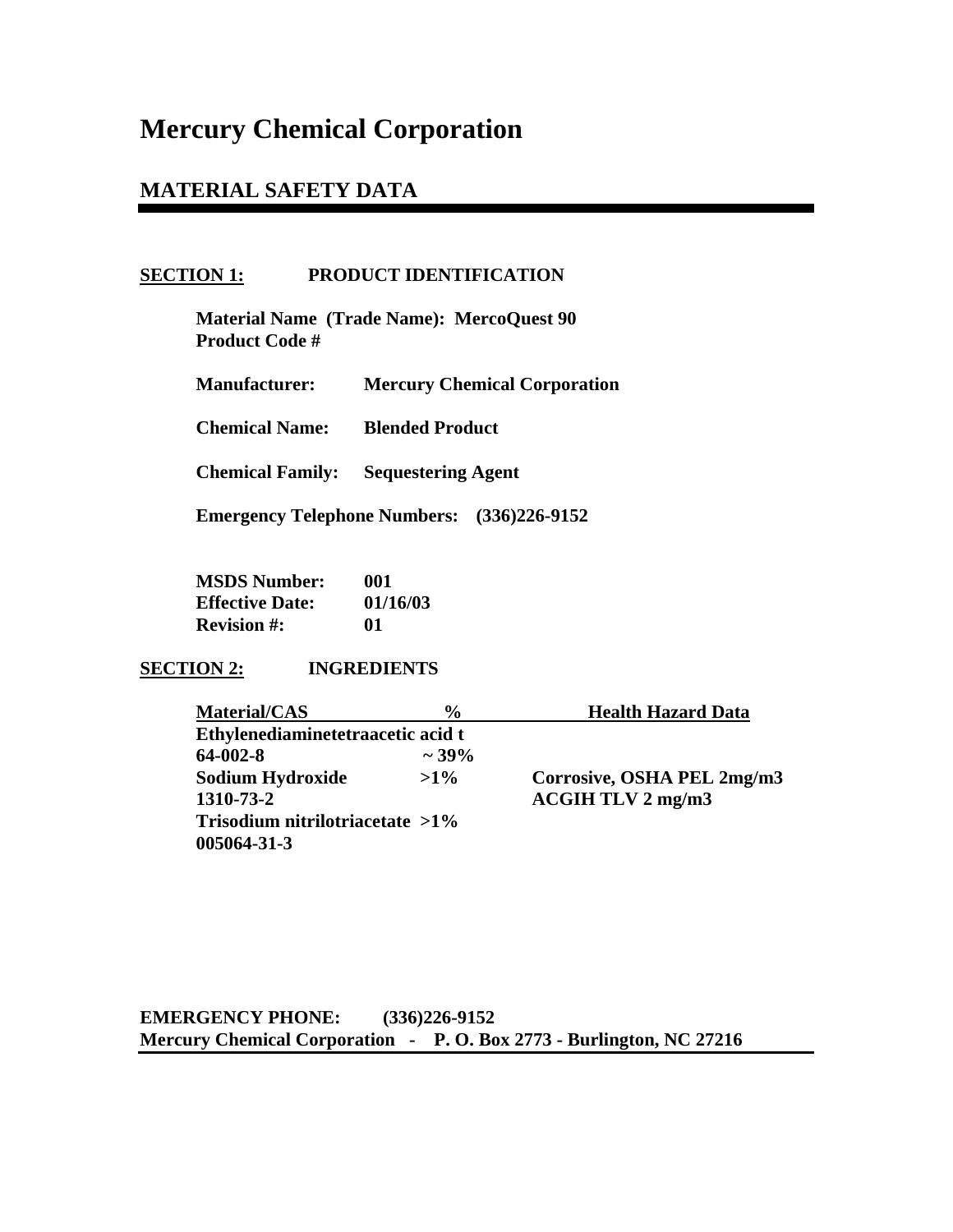#### **SECTION 3: PHYSICAL DATA**

 **Boiling Point: 212 deg. F Solubility in Water: Soluble Vapor Pressure: N/A Vapor Density: N/A % Volatile by Weight: Not determined**  *pH***:** (Neat) : 11-11.8  **Appearance/Odor: Yellow, odorless** 

#### **SECTION 4: FIRE AND EXPLOSION DATA**

 **Flash Point (F): > 212 deg. F. (Non-flammable) Flammable Limits (%): Not known Extinguishing Media: Use water, dry extinguishing media, carbon dioxide or foam** 

#### **Special Firefighting Procedures:**

**Self-contained breathing apparatus and protective clothing should be worn in fighting fires involving chemicals. Use water spray to cool drums exposed to fire.** 

**Unusual Fire and Explosion Hazards: None known** 

#### **SECTION 5: HEALTH HAZARD INFORMATION/FIRST AID**

 **Toxicology: No components are listed as carcinogens** 

 **Exposure Standards: None known** 

**Signs and Symptoms of Exposure:** 

 **Contact with the eyes causes irritation and redness. Ingestion may cause headache, nausea and/or vomiting. Contact with skin may cause redness and irritation.** 

 **Repeated and/or prolonged exposure to low concentration of vapor may cause sore throat, eye irritation, nausea, faintness and/or headache.** 

 **Repeated and/or prolonged exposure at low levels may result in: NONE KNOWN**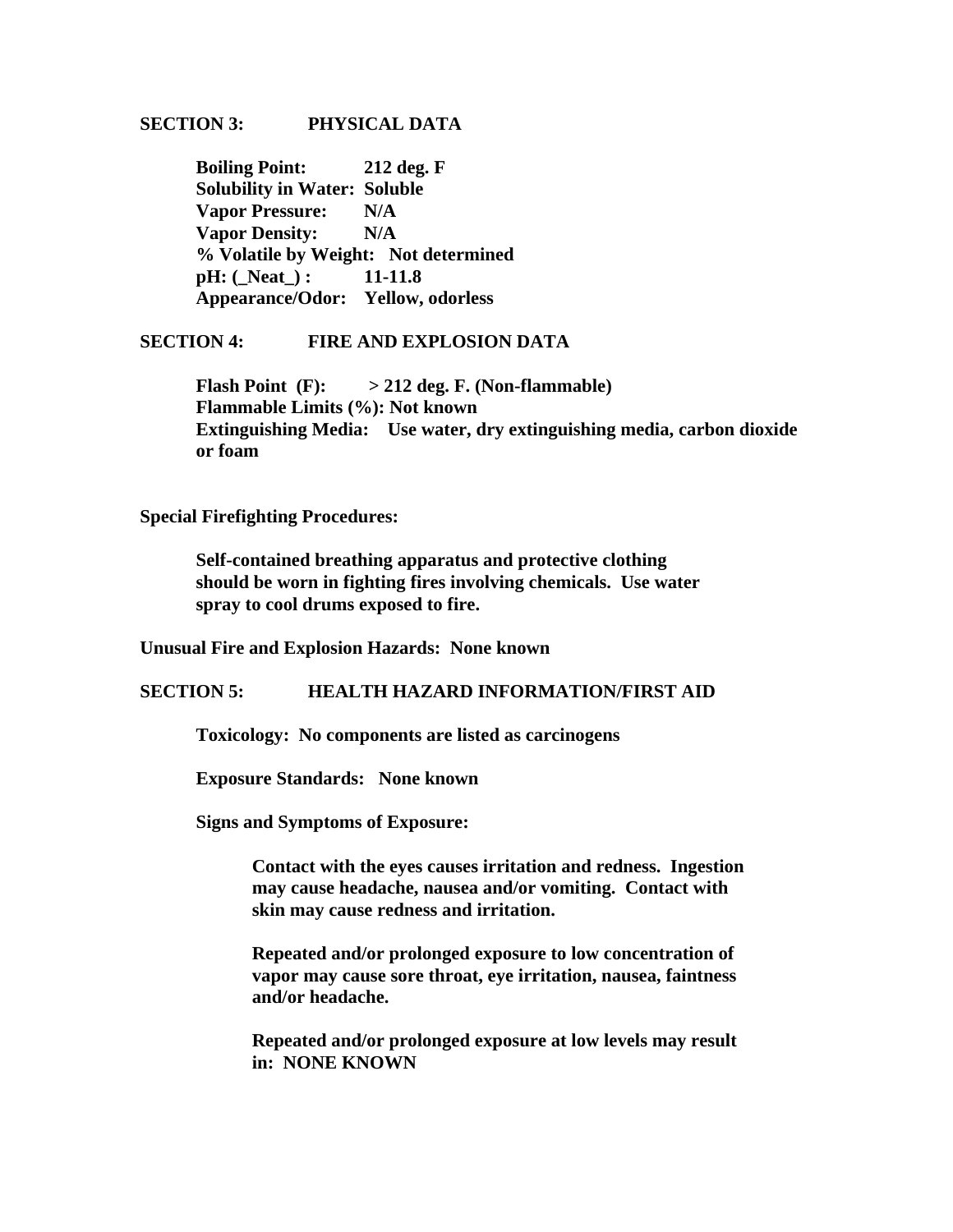# **FIRST AID**

| <b>Eye Contact:</b>                                              | Immediately flush eyes with copious quantities of water for<br>a minimum of fifteen (15) minutes. Use fingers to separate<br>eyelids to assure that the eyes are being irrigated. Call a<br>physician.                                                                                                  |  |  |
|------------------------------------------------------------------|---------------------------------------------------------------------------------------------------------------------------------------------------------------------------------------------------------------------------------------------------------------------------------------------------------|--|--|
| <b>Skin Contact:</b>                                             |                                                                                                                                                                                                                                                                                                         |  |  |
|                                                                  | Wash exposed skin with copious quantities of soapy water.<br>Remove all contaminated clothing and wash before re-use.                                                                                                                                                                                   |  |  |
| <b>Inhalation:</b>                                               |                                                                                                                                                                                                                                                                                                         |  |  |
|                                                                  | There has been no clinical experience with overexposure via<br>the respiratory route. If such exposure should occur, remove<br>patient to fresh air. If breathing is impaired, assisted respiration<br>(mouth to mouth) may be indicated. Supplemental oxygen may<br>be indicated. Seek medical advice. |  |  |
| <b>Ingestion:</b>                                                |                                                                                                                                                                                                                                                                                                         |  |  |
|                                                                  | If swallowed, call a physician immediately. Do not induce vomiting.<br>Remove stomach contents by gastric suction only as directed by<br>medical personnel. Give 1-2 glasses of water to dilute. Never give<br>anything by mouth to an unconscious person.                                              |  |  |
| <b>SECTION 6:</b>                                                | <b>REACTIVITY DATA</b>                                                                                                                                                                                                                                                                                  |  |  |
| <b>Stability:</b><br><b>Generally stable</b>                     |                                                                                                                                                                                                                                                                                                         |  |  |
| <b>Conditions to Avoid: Keep away from heat and flames</b>       |                                                                                                                                                                                                                                                                                                         |  |  |
| <b>Aluminium</b><br><b>Incompatibility (Materials to Avoid):</b> |                                                                                                                                                                                                                                                                                                         |  |  |
|                                                                  | Hazardous Decomposition or By-Products: Toxic fumes of nitrogen and<br>sulfur. Toxic oxides of carbon.                                                                                                                                                                                                  |  |  |
|                                                                  | Hazardous Polymerization: Does not occur.                                                                                                                                                                                                                                                               |  |  |

# **SECTION 7: SPILL, LEAK AND DISPOSAL PROCEDURES**

**Steps to be taken in case material is released or spilled:** 

 **Stop the leak if possible. Absorb on non-reactive absorbent and collect in containers. Shut off or remove all ignition sources. Avoid skin contact. Wear protective clothing.**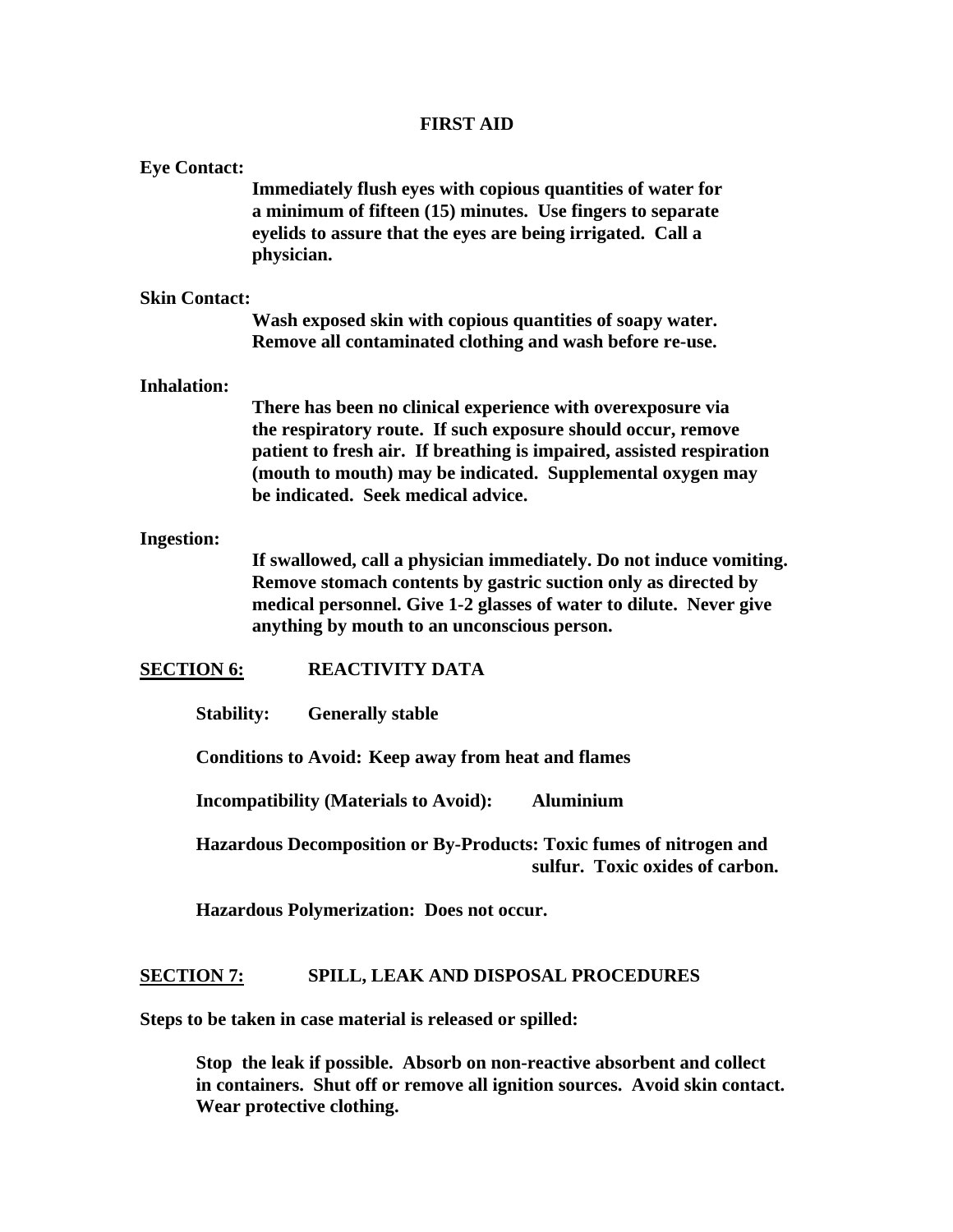**Waste Disposal Method:** 

 **Dispose in approved landfill. Comply with all federal, state and local regulations.** 

**Precautions to be taken when handling and storing:** 

 **Keep away from oxidizers, heat or flames. Keep in a cool, dry ventilated storage and in closed containers. Do not store in aluminium containers. Avoid contact with skin or eyes.** 

# **SECTION 8: SPECIAL PROTECTION INFORMATION**

#### **Respiratory Protection:**

 **Keep container closed. Avoid prolonged breathing of vapors or mists. In poorly ventilated areas, masks of the cartridge type, National Institute for Occupational Safety and Health (NIOSH) approved for organic vapors are recommended. Generally, respiratory protection is unneces sary provided there is adequate ventilation.** 

#### **Eye Protection:**

 **Chemical safety goggles to be used when working with mists, dust or liquids.** 

**Other Protective Clothing and Equipment:** 

 **Eye wash stations readily accessible Safety shower Long sleeved clothing** 

#### **Work and Hygienic Practices:**

 **Wash at the end of each workshift and before eating, smoking or using the toilet. Change work clothing daily before leaving the work place.** 

#### **SECTION 9: SPECIAL PRECAUTIONS & HANDLING INFORMATION**

 **Avoid contact with skin, eyes and clothing. Wash thoroughly after handling. Keep away from heat, sparks and flame. Keep container closed.**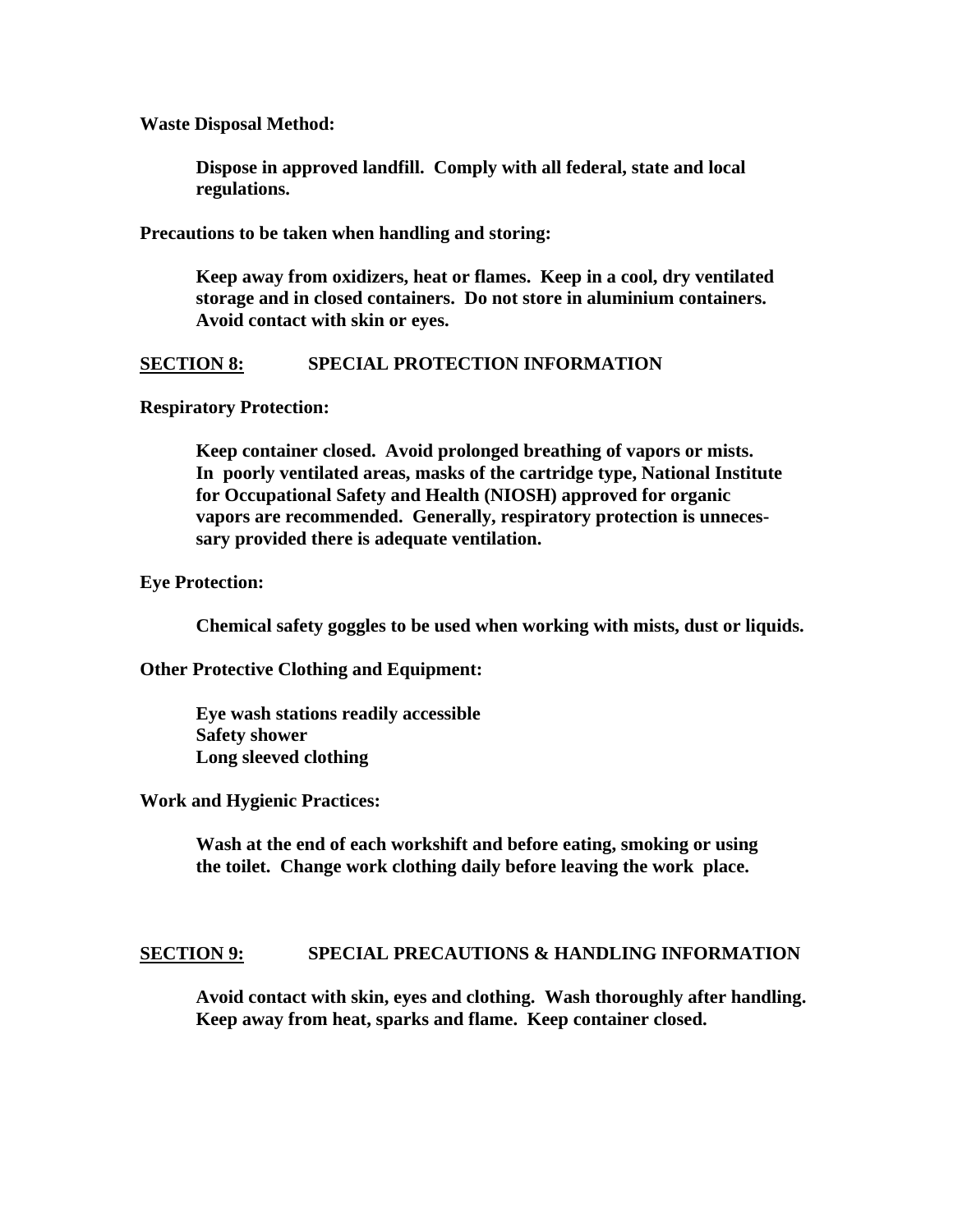# **SECTION 10: REGULATORY INFORMATION**

# **Federal EPA**

**CERCLA: Comprehensive Environmental Response, Compensation and Liability Act of 1980 requires notification to the National Response Center for release of quantities of hazardous substances equal to or greater than the reportable quantities (RQ's) in 40 CFR 302.4.** 

**Components present in this product at a level which could require reporting under this statute are:** 

| <b>Material</b>  | CAS#        | Concentration $(\% )$ |
|------------------|-------------|-----------------------|
| Sodium Hydroxide | 001310-73-2 |                       |

**SARA Title III: Superfund Amendments and Reauthorization Act of 1986 requires submission of annual reports of release of toxic chemicals that appear in 40 CFR 372 (for SARA 313). This information must be included in all MSDS's that are copied and distributed for this material.** 

**Components present in this product at a level which could require reporting under this statute are:** 

| <b>Material</b>  | CAS#        | <b>Concentration</b> $(\%)$ |
|------------------|-------------|-----------------------------|
| Sodium Hydroxide | 001310-73-2 |                             |

**SARA Title III: Superfund Amendments and Reauthorization Act of 1986 requires emergency planning based on Threshold Planning Quantities (TPQs) and release reporting based on reportable quantities (RQs) in 40 CFR 355.** 

**Components present in this product at a level which could require reporting under this statute are:** 

| <b>Material</b>  | CAS#        | Concentration $(\% )$ |
|------------------|-------------|-----------------------|
| Sodium Hydroxide | 001310-73-2 |                       |

**TSCA: Toxic Substances Control Act status: The ingredients of this product are on the TSCA inventory.** 

# **State Right-To-Know**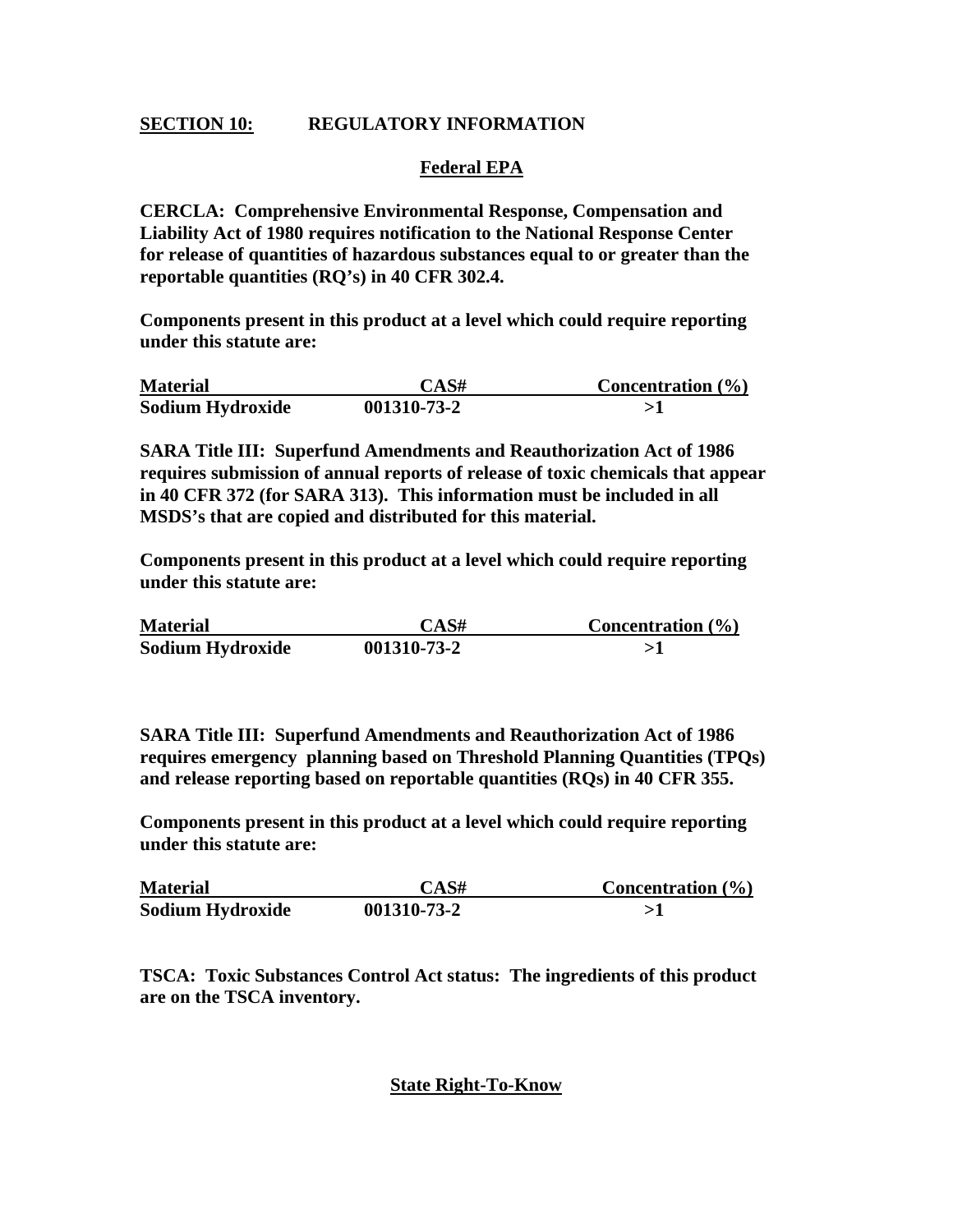**CALIFORNIA Proposition 65 (reportable materials): NONE** 

**Material CAS# Concentration (%)**

**MASSACHUSETTS Right-To-Know, Substance Inventory (MSL) lists hazardous substances and extraordinarily hazardous substances which must be identified**  when present in products.  $(\geq+0.0001\%)$ 

**Components present in this product at a level which could require reporting under this statute are:** 

#### **Extraordinarily Hazardous Substances**

Material CAS# Concentration **Sodium Hydroxide 001310-73-2 >1** 

 **Other Hazardous Substances** 

| <b>Material</b> | UAS# | Concentration |
|-----------------|------|---------------|
|                 |      |               |

**PENNSYLVANIA Right-To-Know, Hazardous Substances Inventory lists hazardous substances and special hazardous substances which must be identified when present in products.** 

**Components present in this product at a level which could require reporting under this statute are:** 

| <b>Material</b>  | CAS#        | Concentration $(\% )$ |
|------------------|-------------|-----------------------|
| Sodium Hydroxide | 001310-73-2 |                       |

**NEW JERSEY Worker and Community Right-To-Know Act Hazardous Substance Inventory lists hazardous components present in this product which could require reporting under this statute are:** 

| <b>Material</b>  | CAS#        | Concentration $(\% )$ |
|------------------|-------------|-----------------------|
| Sodium Hydroxide | 001310-73-2 |                       |

# **SECTION 11: TRANSPORTATION INFORMATION**